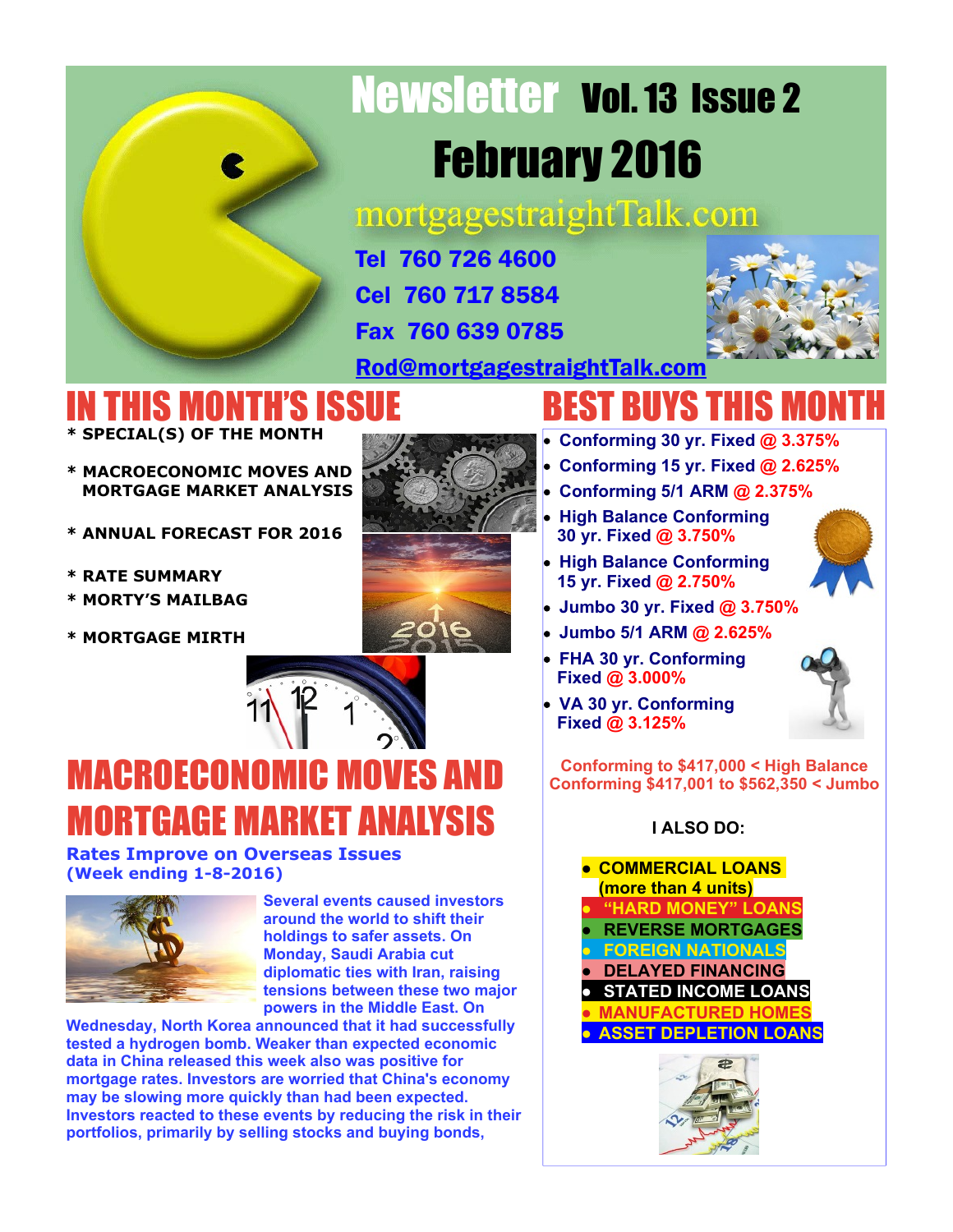**including U.S. mortgage-backed securities (MBS). The increased demand for MBS causes mortgage rates to decline.**

**Despite troubles abroad, the U.S. job market surged in December. Against a consensus forecast of 200K, the economy added 292K jobs in December. Upward revisions to prior months added another 50K. The U.S. added an average of 284K jobs over the last three months, and 2.65 million jobs were added in 2015.**



**Surprisingly strong job gains often cause mortgage rates to move higher. However, there was little net change in rates after this report. One reason is that average hourly earnings, an indicator of wage growth, fell short of expectations with a flat reading. The lack of wage inflation was positive news for mortgage rates.**



#### **Stocks Fall, Rates Improve (Week ending 1-15-2016)**

**Investors have grown more concerned that economic growth, particularly in China, will slow more rapidly than expected. In recent years, China has been responsible for a significant share of global economic growth, and changes in China's performance are felt in many countries. As a result, stock markets around the world posted another week of large declines. For mortgage rates, slower growth is positive since it reduces the outlook for inflation.**

**Weaker than expected U.S. retail sales data released on Friday also was positive for mortgage rates. In December, retail sales, excluding the volatile auto component, posted a slight decline from November. The consensus forecast was for a modest increase. Consumer spending accounts for about 70% of economic activity, making the retail sales data one of the most important reports each month.**

#### **Volatile Week (Week ending 1-22-2016)**



**Concerns about slower economic growth and low inflation prompted central bankers in Europe and Japan to hint this week that additional stimulus will be coming soon. On Thursday, the President of the European Central Bank (ECB) said that the ECB will consider more stimulus measures at its next meeting in March. Similarly, the head of the Bank of Japan**

**suggested on Friday that more stimulus is on the way, possibly before the end of the month. If additional stimulus is announced, its type and its magnitude will determine its impact on mortgage rates.**

**Oil prices have been declining since the middle of 2014, and during this week they reached their lowest level in over a decade. This is one major factor holding down global inflation rates.**

**In the U.S., the consumer price index (CPI) data for December released on Wednesday revealed that 2015 saw the second lowest annual rate of inflation in the last 50 years with an annual increase of just 0.7%. The only year with a lower rate was 2008, and a large decline in oil prices was a big reason then as well.**

**It had been anticipated that the decline in home sales seen in November would roll into the results for December, but the rebound was much larger than expected. After falling 11% in November, existing home sales jumped 15% in December. The decline in November was mostly due to closing delays caused by new federal rules, which pushed the closings into December. For all of 2015, existing home sales reached the highest level since 2006.**

#### **Mortgage Rates Helped by Central Bankers (Week ending 1-29-2016)**

**While Wednesday's Fed statement was consistent with the message predicted by analysts, investors responded by selling stocks and buying bonds. As expected, the Fed made no change in the federal funds rate or in its reinvestment policy for its Treasury and MBS holdings. In the statement, Fed officials modestly downgraded their assessment of the performance of the U.S. economy, and they expressed less confidence that inflation is on their expected path to rise to their target level. In addition, Fed officials said that they are "closely monitoring" developments in overseas economies. Some investors had hoped that the Fed would explicitly rule out a rate hike at the next meeting in March, but the statement kept open the possibility.**

**Friday's surprise move by the Bank of Japan (BOJ) was positive for global bond markets. The BOJ announced that it was cutting short-term rates to try to boost economic growth and inflation. While the BOJ made no change to its massive bond buying program, BOJ officials expressed a willingness to expand the program in the future if necessary. The BOJ announcement was favorable for U.S. stocks and mortgage-backed securities (MBS).**

**The two biggest U.S. economic reports released over the past week did nothing to conflict with the outlook for slower growth. Fourth quarter Gross Domestic Product (GDP) increased just 0.7%, down from 2.0% during the third quarter. For the entire year, GDP rose 2.4%, matching the level seen in 2014. Durable orders in December declined 5% from November, which was much weaker than expected.**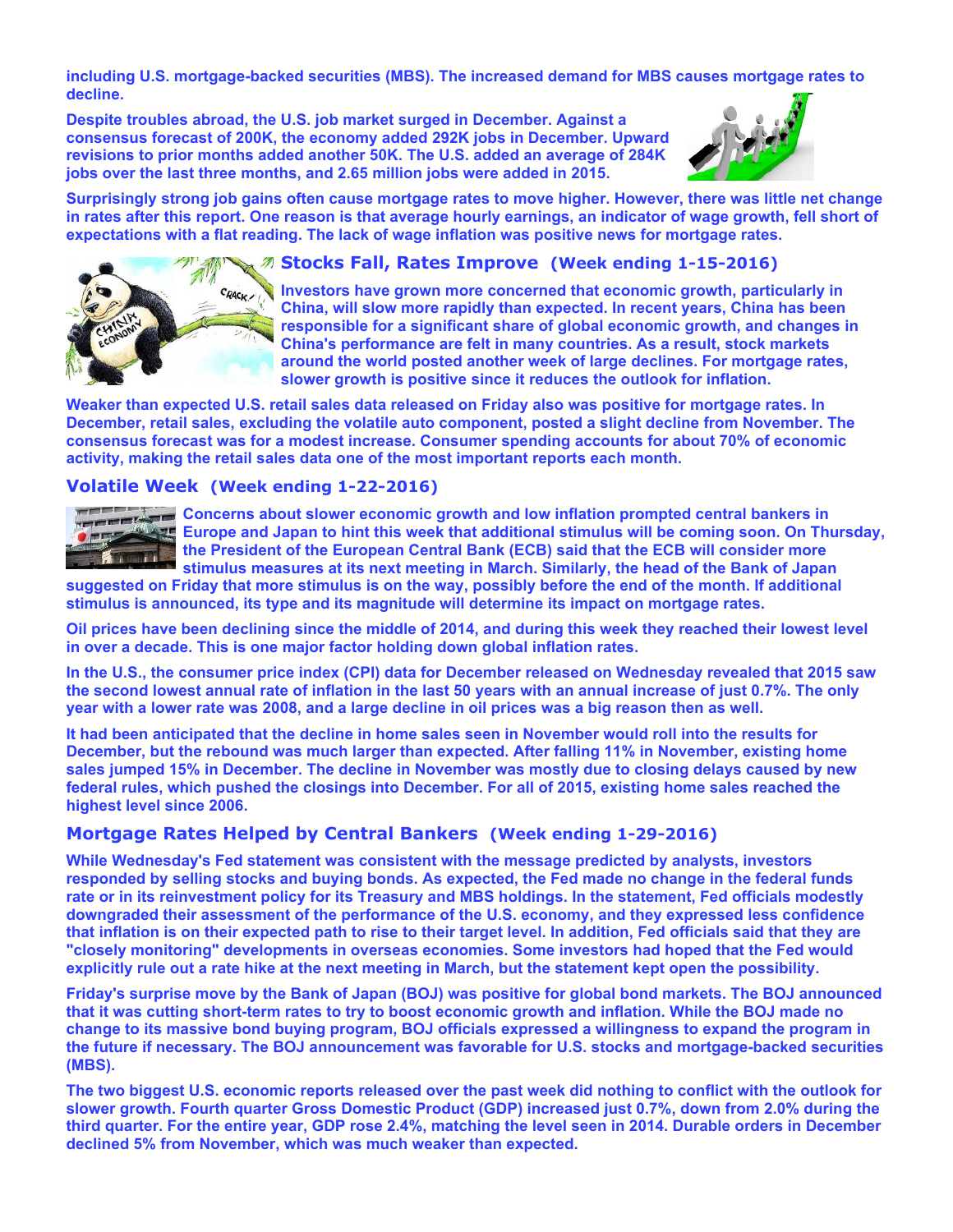## ANNUAL FORECAST FOR 2016

**I used to see the Annual Forecast issue as something of a chore because it involved so much research, but in the years since it has become an interesting academic exercise to see just how right or how wrong I was about the coming year. It's only a month into the New Year and what a year its been thus far. Last year, I**



**wrote that "…growth should pick up in 2015…that rosy projections of improving growth in the pending have all too frequently had to be revised when that future did not subsequently materialize. But for the first time in a long while, that future appears to have finally arrived." Well, it did and it didn't. But, as in years past let's start with where we are currently.**

#### **WHERE WE'RE AT**

**Americans are making more money, finding more jobs and enjoying cheap gas prices. The U.S. fundamentals look good: economic growth, the job market, and corporate balance sheets. The American economy appears to be improving although at an anemic pace—with GDP growth in 2015 coming in at 2.4%, but still better than much the rest of the world. America is the still world's preeminent economy. Meanwhile, the formerly trendy emerging economies like Brazil are suddenly**

CHAPPATE International New Hork Cime

**doing very badly and China is stumbling and the Russian economy is in retreat with a decline of 3.5% in 2015, not to mention the cost of propping up Assad in Syria. And while the U.S. economy is doing better than almost anyone else, we're definitely not immune to contagion.**

**None of these things look to change anytime, soon. GDP growth for 2015 was also hampered by lack of demand from buyers overseas and the strong dollar, which makes American goods more expensive abroad. The question remains whether the U.S. economy can withstand the weakness abroad.**

**ECONOMIC GROWTH: Despite more jobs, higher disposable incomes (due to wage growth and cheaper gas) the American shopper didn't spend much during the recent holiday season. Concerns are rising that consumers won't be able to save the U.S. from heading into a recession if this continues apace. It's a big worry given that consumers make up about 70% of the U.S. economy and lately they haven't been opening their wallets much. U.S. manufacturing is already in a recession. The sector contracted for the fourth straight month in January, according to the key ISM index which tracks the industry's growth. All of this presents a complicated picture of the economy.**

**My 2015 forecast stated what feels like a bit of déjà vu:**

*The U.S. economy isn't off to a great start in 2015. It's a reprise of what we saw in 2014. The culprit? Global warming: a severe winter in the North, South, East and Mid-west and a drought in the West.*

**The only difference a year ago is that the West is not experiencing a drought (although it was still trying to recover from one). And 2015, was a frigid replay of 2014. Now, as then, the jet stream had shifted the Polar Vortex eastward and further south, paralyzing the Midwest, much of the South and the Eastern Seaboard while the West saw mid-winter record highs in the 80s and 90s. Who can doubt that climate change is real as the evening news is replete with increased droughts, floods, tornados and other weather phenomena? Time will tell whether the blizzards and the associated costs and lost productivity are enough to send the U.S. economy into negative territory again this winter.**

**I thought 2015 would be a breakout year, but what I did not see (nor did much of the rest of the world) was that oil would plummet from \$80 to \$30 a barrel. So, a growth in GDP came in not at the 3.1% I had predicted but at only 2.4%. In the past, I seem to have erred on the side of optimism. For 2016, I am decidedly more pessimistic than in years past and conclude that GDP growth will be closer to 2.3%.**

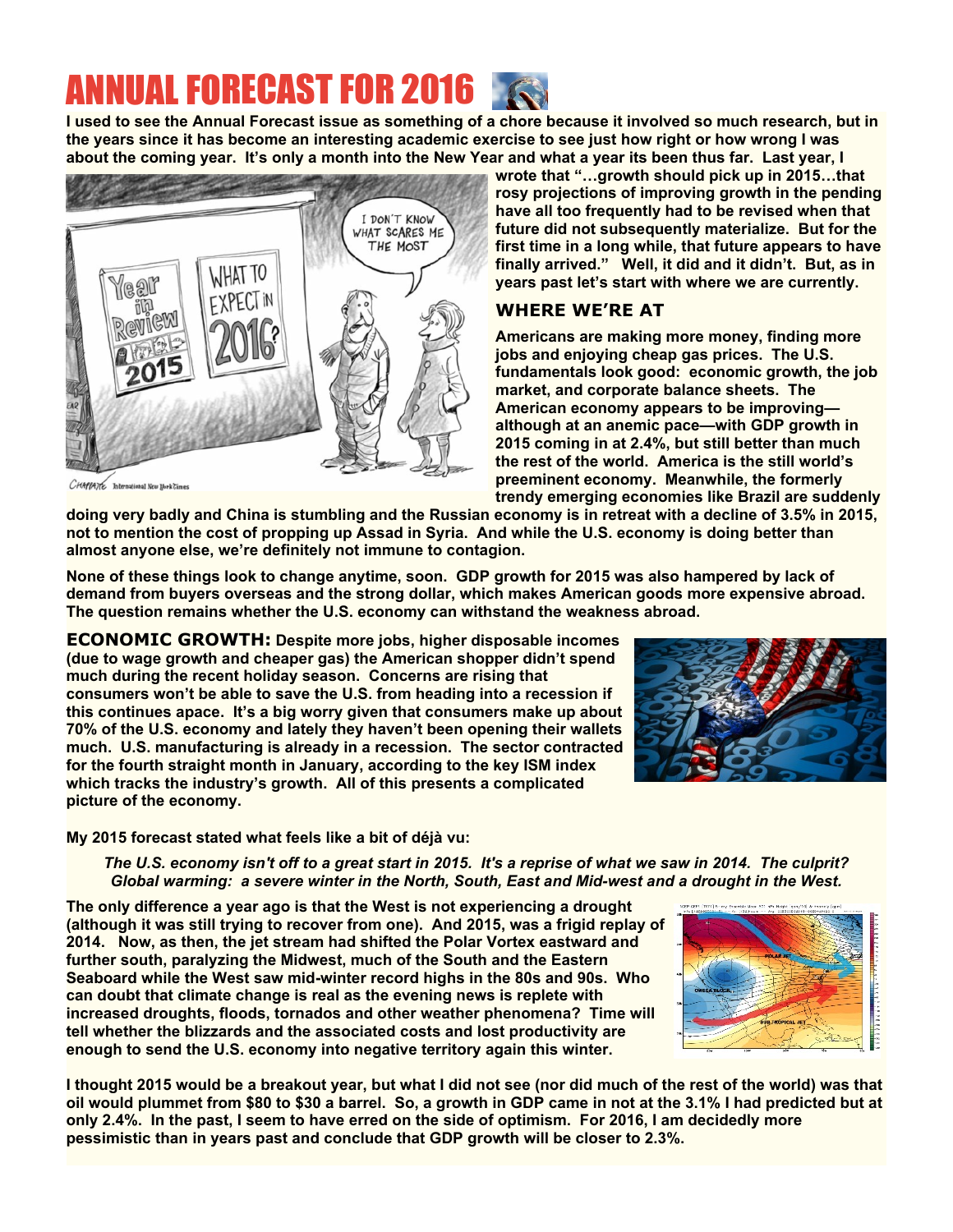**EMPLOYMENT:** America's employment picture made major progress on a number of measures last year. **More people found full time jobs. And, the numbers of people who sought full-time jobs but could only find**



**part-time jobs—called involuntary part-time workers—fell by 760,000 workers over the year to 6 million in December, down from a peak of 9.2 million workers in 2010. The number of people unemployed for six months or longer fell by over 600,000 last year, too. The labor participation rate, though, remained unchanged at 62.7%. More young college graduates are landing jobs and their incomes have risen. All totaled for 2015, the nation added 2.65 million jobs capping a two year back to back gain that was the 2nd best year since 1999.**

**Most business areas added jobs, but the big winners in December were construction, health care and business services. Those three industries accounted for half of December's job gains. Energy jobs, however, continued to fall as the collapse in oil prices kept up pressure on the industry. The industry cut back 8,000 jobs in December for a total of 130,000 jobs lost for all of 2015.**

**Another bright spot was that black workers had an impressive month and year of jobs gains after suffering the most during the recession and recovery. The black unemployment rate fell to 8.3% in December from 9.4% in November. That's still much higher than other demographics but a year ago the black unemployment rate was at 10.4%.**

**All those signs of progress are reassuring at a time when there are renewed fears about the global economy. When jobs are added, people have more money in the wallets to spend, and American consumers are the major engine behind U.S. economic growth.**

**Wages have been one of the last indicators to turn the corner in the U.S. recovery and they're finally gaining momentum. In 2015, wages grew 2.5%, no doubt aided (at lease in part) by the successful movement to raise the minimum wage. Yet, the unemployment rate improved to 5%. I had forecast it to be 5.2%. For 2016, I predict that unemployment will drop to 4.7%.**

**THE FED & INTEREST RATES: I correctly observed that** *"encouraging signs of increased hiring point to a better-performing economy in 2015; the economic pace is likely to remain well below levels that would*

*call for appreciably higher interest rates."* **As I mentioned earlier, I thought the economy would grow faster that it did, so when I predicted 30 yr. mortgage rates at 4.25% by the end of 2015, I was wrong, wrong, wrong! They ended at 3.625%.**

**Fed officials, worried about the strength of the economy and the job market, held off on raising the Fed Funds rate (its benchmark rate) for much of 2015. They remain determined to err on the side of caution. But, in December, the Fed gave its vote of confidence by raising its key interest rate for the first time in nearly a decade. The decision was mainly driven by the**



**job market's progress. So, the Fed sees the economy continuing to grow in 2016. Although it raised the Fed Funds rate from 0.25% to 0.50%, it begs the question: Was the Fed a bit premature?**

**The Fed prediction in December was that it planned to raise rates by about one percentage point in 2016, most likely in four discrete steps. Given what we have seen happening in the stock and bond markets in the past month, I don't see that happening. I would estimate a more likely scenario would be one, or maybe two ¼ point raises, but only if the global economic growth permits. By the close of 2016, I believe the rate on a 30 yr. fixed conforming is apt to still be under 4.00%.**



**INFLATION: Last year I wrote:** *"The Labor Department's monthly report on job openings, hiring and firing showed a continuation of a trend that has been under way for more than a year: the ratio of openings to people hired matches some of the highest levels on record which suggests that they will have to make those jobs more attractive to fill those openings with higher pay, improved benefits, better working conditions or a combination of these benefits. As a result, I expect consumer prices to pick up in 2015, along with wages."*

**But again, I was wrong because due to the steep decline in energy prices, which more than offset the strong gains I expected for wages. Inflation was a scant 0.7% for 2015 versus what I thought would be the case at 1.8%.**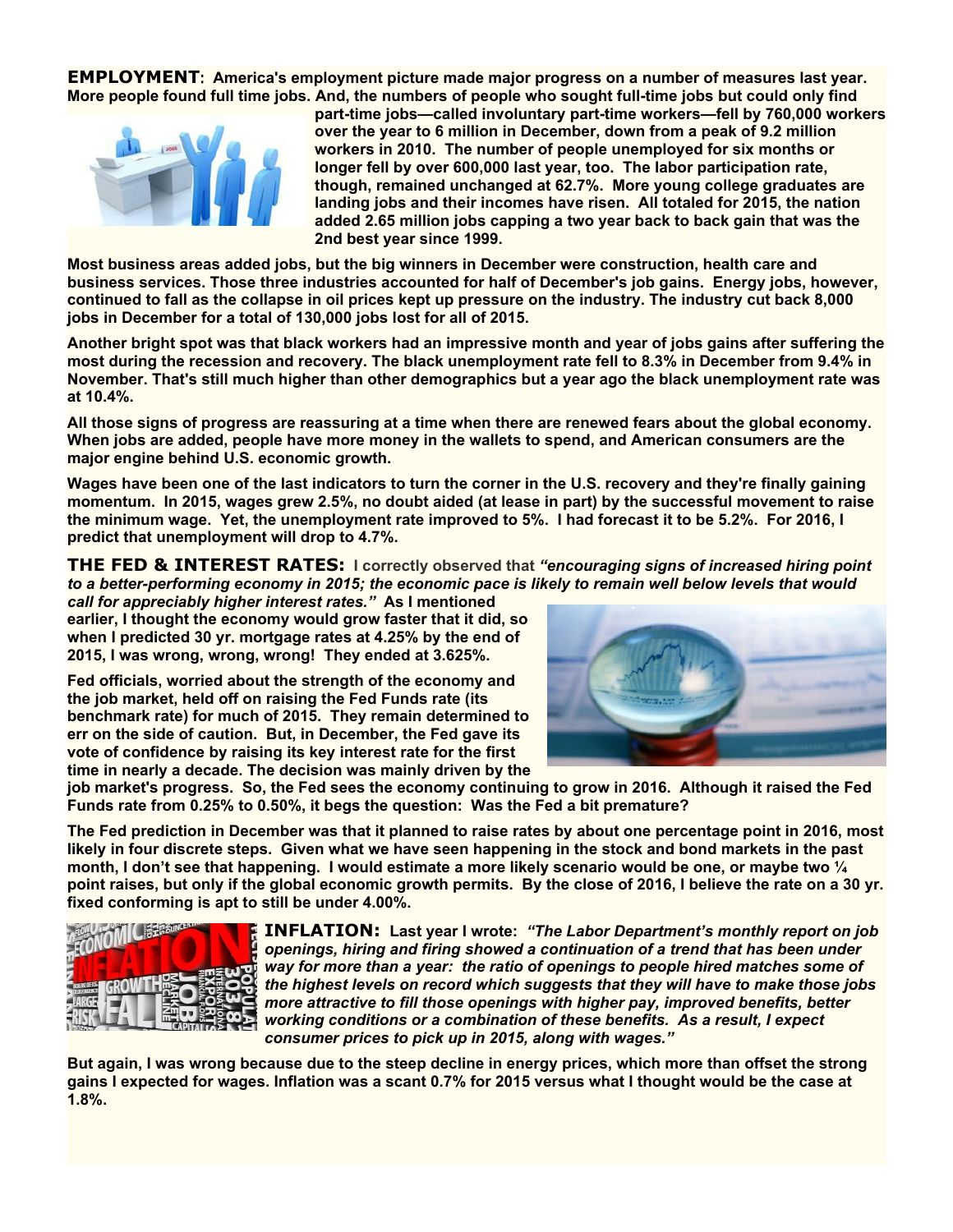**THE STOCK MARKET: The current bull market has been going on for over seven years. That's a good bit beyond the typical market upswing that lasts between 3.5 to 4 years. The U.S. market hasn't even had a correction—where a market falls 10% or more—since the summer of 2011. Several economists have been shouting for months that stocks looked overvalued—not that they were not at dot-com bubble levels, but they were well above average. Despite the historical precedent, optimists pointed to the improving U.S. economy. But many expected that as growth and hiring picked up that it would keep powering stocks higher. But that certainly did not come to pass in**



**2015. Even though I stated that "I wouldn't be surprised if we were on the brink of a 10% market correction," I thought the market would rebound from it before the year's end and like so many others hoped to see a gain of 8 to 9% for the year. Instead, the Dow closed on 12/31/15 at 17,425; it had begun the year at 17,823. I was off by about 1800 points!**

**The old adage "Once burned, twice shy," comes to mind here. I believe 2016 is looking to be a fairly flat year for the market because of three big warning signs:**

- **1. A slowing economy: Pretty much every economist has cut growth forecasts for the first quarter of 2016. Beyond GDP growth, many other economic indicators have disappointed in recent weeks. Manufacturing and spending—both by business and consumers—have come in below expectations.**
- **2. Earnings are flat and profits are declining: The strong U.S. dollar and a slowing economy are hurting corporate profits.**
- **3. Where's the demand? For most investors the big picture question is whether American and global consumers and businesses will start spending. .**

**One hallmark of this and last year's market has been its extreme volatility. Even though it's early we have seen several days with three and four-hundred point swings from peak to trough in a day. I suspect this volatility has much to do with oil's slide form \$80 to \$30/barrel. I expect this volatility to continue throughout 2016.**

**But market volatility also seems to presage that something's in the offing. The bond market has an uncanny way of predicting downturns when it sees the yield curve flattening which is usually not a good sign. The yield on the 10-Year U.S. Treasury has tumbled below 2% to 1.75%. Yields fall when investors are buying bonds. Yields are typically not this low.**



**Stock markets around the world panicked in January and early February over fears that the global slowdown led by China and falling oil prices reinforced the idea that things were worsening. There's a significant and growing disparity between the stock market and the economy. But the problem now is that much of the rest of the world is not doing well. The question is how well can the U.S. economy buck what is happening globally?**

**Those major headwinds are expected to abate a bit in 2016. But if this year teaches investors anything, it's that markets continue to be unpredictable.**

**HOME PRICES**: **As I have observed in the past all real estate is local. What I mean by that is that San Diego County's numbers are not reflective of the nation as a whole, but both the county's and the nations rise exceeded expectations. Last year, I went with Case-Shiller's estimate of San Diego's housing price appreciation of 5.2%. But, as of November 2015 (the latest available figures) San Diego homes exceeded expectations and came in at 6%. As for the country as a whole, it similarly beat the predicted 4.6% and home**



**prices rose by 7.6%. The increases were attributable to a combination of low-inventory, increased demand and favorable mortgage rates. In addition to the aforementioned, housing is being supported by a strengthening labor market and rising rents (up 4% in 2015) which bodes well for a good housing market in 2016. San Diego home prices should approximate last year's gains and top 6%, while nationally I believe that increasing demand for single family properties will yield an appreciation of 5.5%**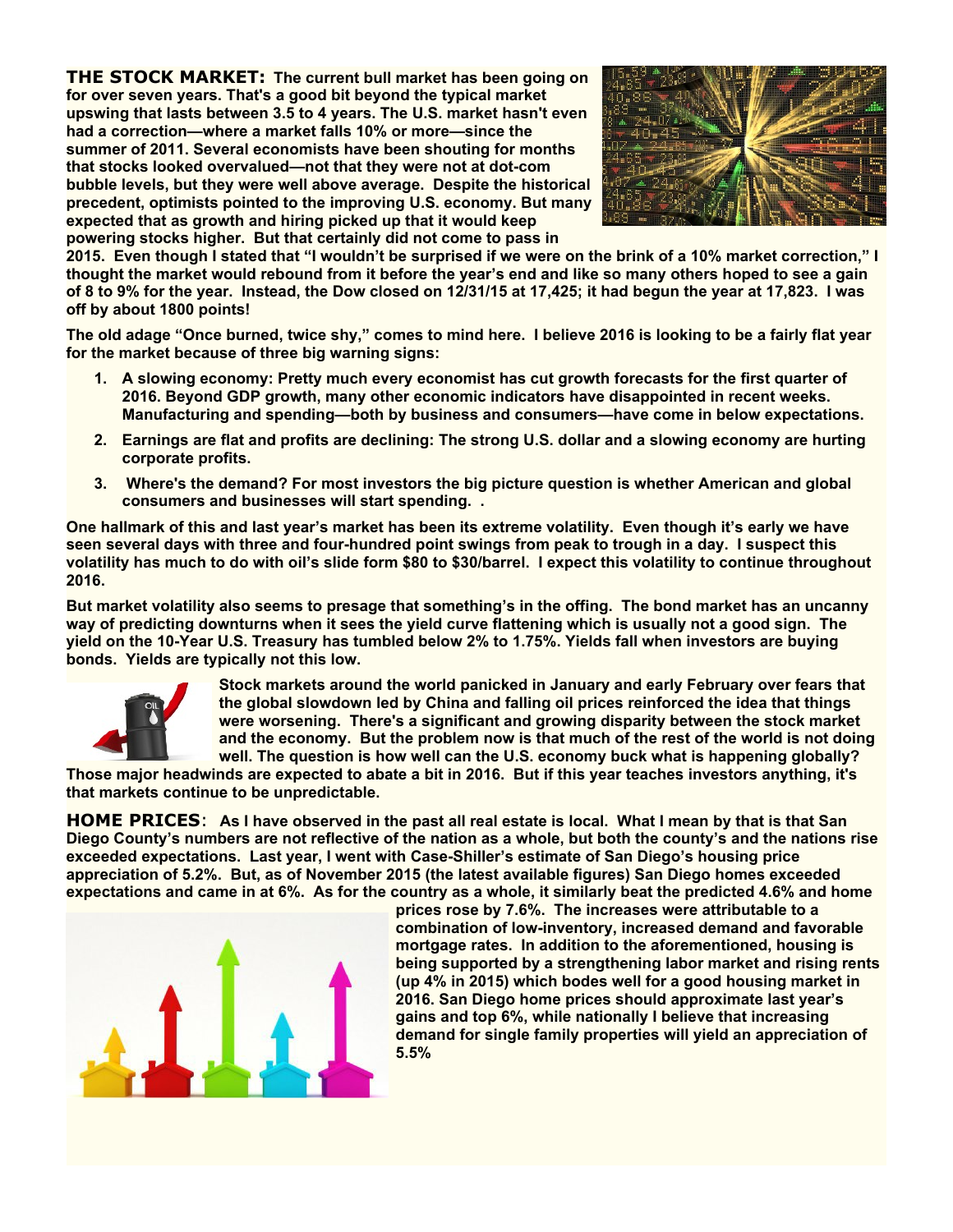

**OIL: The big news this year was the stunning drop in oil prices to less than half of what they were a year earlier. I, along with so many others, was blind-sided by the drop. I expected to see oil trading in the \$90/bbl price range. My bad. Falling oil prices are suppressing the already sluggish pace of inflation. Typically, an oil price decline is like a tax cut, leaving more money in consumers' pockets to spend elsewhere. That should spur growth. Oil prices remain under downward pressure and that's taking a toll on the U.S. energy industry since the United States is not only a leading oil consumer but also a**

**leading producer. Lower oil prices also spell smaller revenue for some of our energy companies. Domestic production becomes unprofitable below \$60 a barrel, so further investment in them may become unprofitable if prices fall too far. Despite oil's prevailing low price, OPEC members have refused to cut prices perhaps partly to retain market share to combat natural gas prices and the growth of "renewables".**

**RETAIL SALES: American consumers and businesses haven't been spending much in recent months. There was hope that extremely low gas prices across the country would spur people to head to the shops and buy, buy, buy. But so far, that's not happening. Retail sales will be aided by a better jobs market, higher wages and improved consumer confidence.**





**TAXES, GOVERNMENT SPENDING, AND DEFICITS: For this last category I have decided to simply reproduce the President's 2015 Budget followed by the one for 2016. As you can see from the pie charts below, the largest piece of the pie goes to entitlements such as Social Security, pensions, unemployment benefits. Entitlements and the military's budget have remained unchanged at 33% and 16%, respectively.**

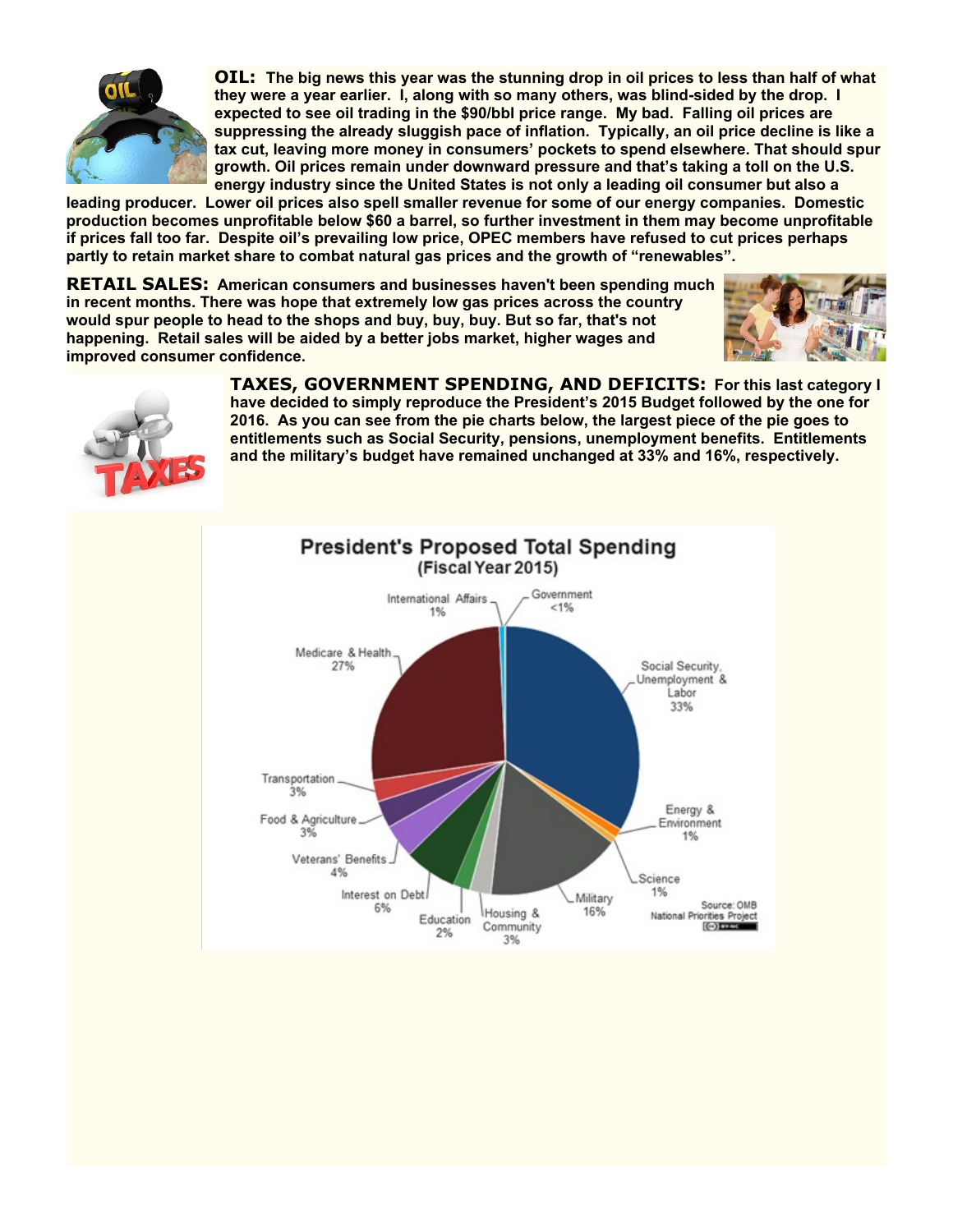



**The other major entitlement expenditure, health care costs, accounts for 27 percent of the U.S. budget, the same as last year's. The combination of rising tax receipts and falling spending has caused federal borrowing to plunge. This has actually been a bad thing because premature deficit-cutting damages our recovering economy—in fact; we'd probably be closer to full employment now but for the unprecedented fiscal austerity of the past 5 years.**

**As in years past, Republican obsession with cuts to taxes and domestic spending continues to dominate the budget debate. For instance, on the debt/spending issue, Congress should be borrowing money at these unusually low rates to invest in a 10-year upgrade of our crumbling infrastructure (roads, bridges, seaports, airports, rail lines and telecommunications) and in a huge**

**funding increase for our national laboratories, research universities and institutes of health, which are the gardens for so many start-ups. Together, such an investment would stimulate sustained employment, innovation and the wealth creation to pay for it.**

**CONCLUSION: The economy seems poised for another year of solid, but modest growth. The wild card is the rest of the world. As in years past, we need to be investing for the longer term in education, infrastructure and innovation. Instead, we have slashed spending on important domestic needs while doing little to address job creation, immigration and tax reform. The members of Congress, and particularly the Republican majority, could do much more to help if they only would act to advance the broad interest of the public rather than the narrow interests of their party.**